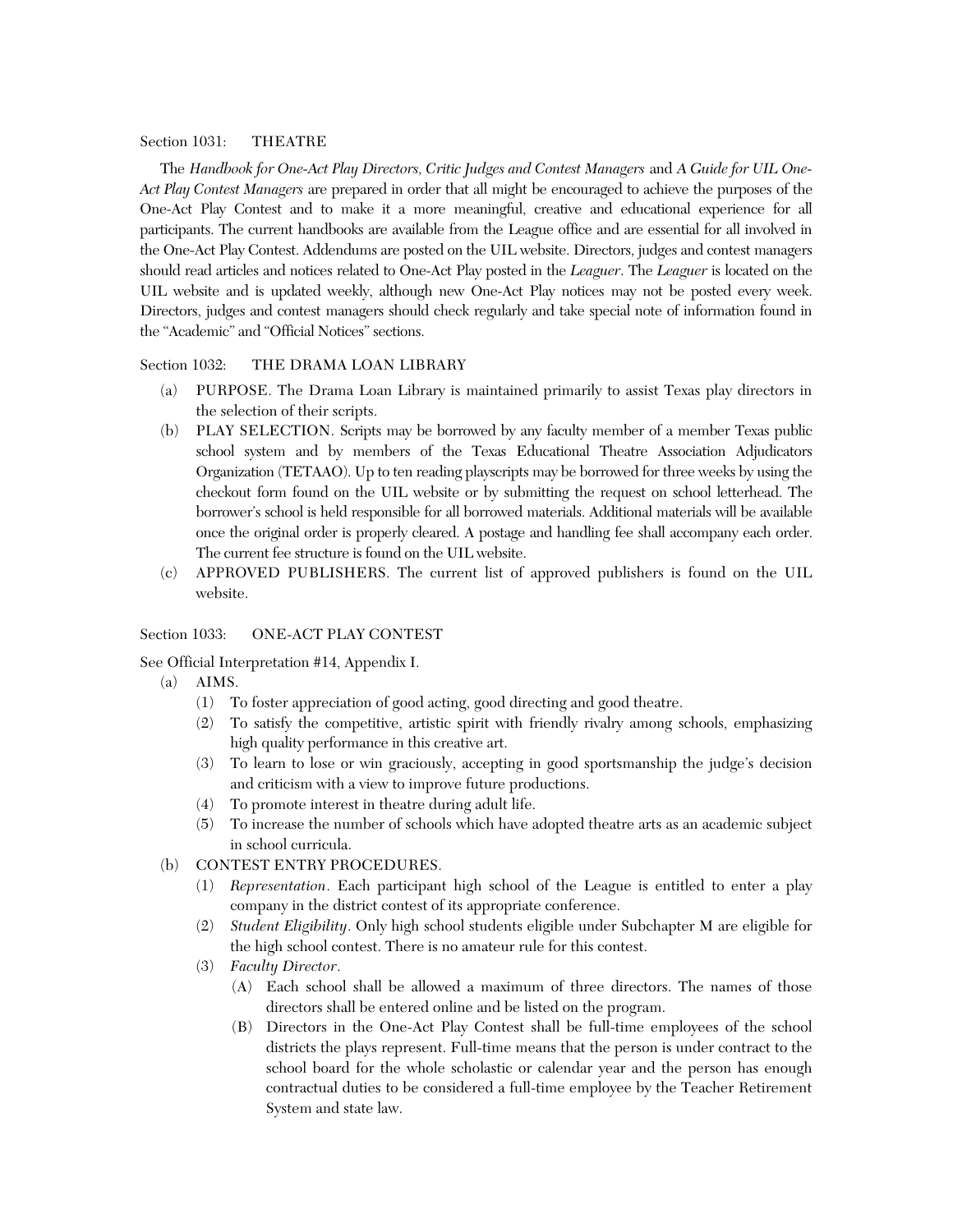- (i) A retired teacher or administrator who has 20 or more years of experience may be hired and paid for directing the one-act play.
- (ii) Student teachers, during the semester they are assigned to a participant school district to fulfill their student teaching requirements, may volunteer, pro bono, to assist in directing their contest play and may serve as one of the three directors allowed.
- (iii) A full-time substitute who has directed one-act play during the school year may be permitted to continue through the State One-Act Play Contest.
- (C) Directors shall not accept nor solicit aid in the preparation of the play, or in coaching the actors, or in designing props, makeup, costumes, scenery, lighting or in directing the contest play. Violations of this rule may result in the school and/or director being subject to the full range of penalties outlined in Sections 27 and 29.
	- (i) A critic judge may be used at a contest or festival so long as three or more casts participate at the same site on the same day. Each session shall include a performance of the play and shall not exceed two hours.
	- (ii) Companies are limited to a maximum of four sessions at non-UIL One-Act Play contests or festivals during each school year.
	- (iii) No more than three sessions at non-UIL One-Act Play contests or festivals are permitted during school days.
	- (iv) Companies are restricted to no more than two sessions with the same clinician per school year.
- (4) *Enrollment and Participation*. Schools desiring to enter this contest shall enroll via the UIL One-Act Play online entry system by midnight October 1.
	- (A) Approval for late enrollment requires a majority consent by the district executive committee or the spring meet district director, if authorized. See Section 902  $(g)(1)$ (C).
	- (B) Participation shall be defined as a performance of an approved script with a running time of not less than eighteen minutes. A school that fails to participate in the One-Act Play Contest after enrolling shall be subject to the full range of penalties, including suspension from the One-Act Play Contest for the following year. Schools who fail to participate shall file a written report to the State Executive Committee stating their reasons for not doing so. The contest manager shall report violations of this rule to the State Theatre Director. Schools who perform but fail to meet the minimum time of eighteen minutes shall not be included in the final rankings, be selected as an advancing play or be eligible for acting awards.
- (5) *Zones, Bi-districts and Areas*.
	- (A) When nine or more schools are participating in the district one-act play contest, the district executive committee may divide the district into zones consisting of four or more participating schools. Zoning may only be determined by random draw or geographical boundaries.
	- (B) Bi-district contests shall be organized by the District Executive Committees.
	- (C) Area assignments shall be made when more than four districts of a conference in any region have entries in one-act play.
- (6) *Awards and Qualification for Participation in a Higher Contest*.
	- (A) *Team Awards.* Three unranked advancing plays and an alternate shall be selected at zone, district, bi-district, and area levels. Two unranked advancing plays and an alternate shall be selected at the regional level. Plays at the state level shall be ranked through third place.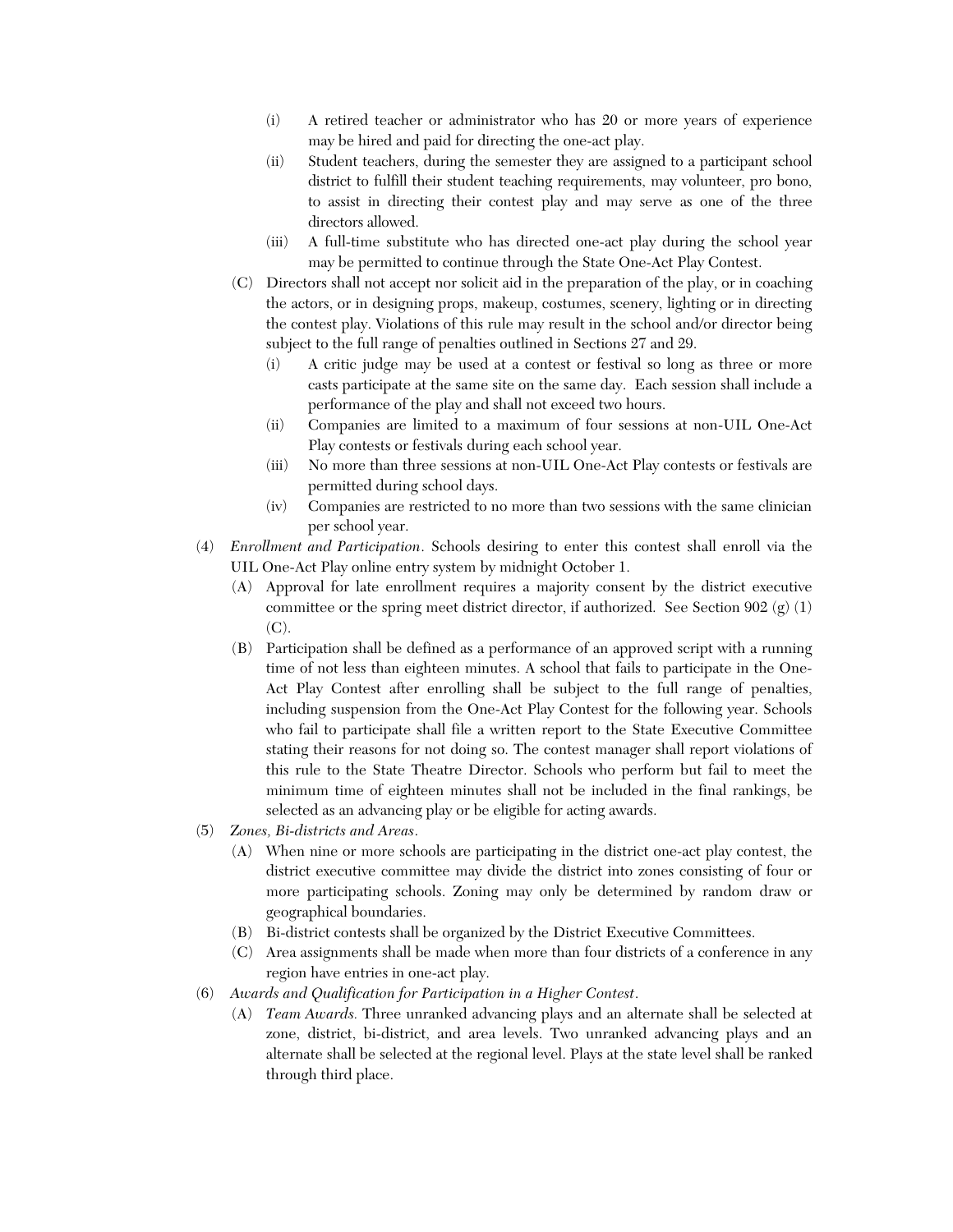- (B) *Individual Awards.* Individual awards shall include the best actress, best actor, allstar cast and honorable mention all-star cast. The number in the all-star cast shall equal the size of the average size cast participating in the contest, not to exceed eight performers. An honorable mention all-star cast, not to exceed the size of the all-star cast, may be selected at the discretion of the judge or judges.
- (C) *Points*. The schedule of points for sweepstakes is found in Section 902 (m).
- (D) *Certification of Advancing Plays; Substitutions.* The district academic chair shall certify the advancing plays via the Spring Meet Entry System no later than midnight Monday following the day of the district contest. The regional academic director shall certify the advancing plays via the Spring Meet Entry System no later than midnight Monday following the day of the regional contest. Substitutions may be made in cast, crew or alternates up to the time of the contest. See Section 902 (g) (1) (B). These substitutions shall be entered in the online system by the academic director at each level of competition prior to certifying results.
- (7) *Dates and Deadlines*.
	- (A) *Failure to Meet a Deadline*. A school that fails to meet the enrollment, title entry or eligibility deadline requires a majority consent by the appropriate executive committee or the meet director, if authorized, in order to participate. See Section 902 (g) (1) (C).
	- (B) *Request for Play Approval Deadline*. All requests for permission to produce plays not on the approved lists, together with any requests to use scenic elements not permissible under contest rules for that same play, shall be postmarked, sent via courier or hand-delivered to the League's Play Appraisal Committee no later than December 21. A single reading/set approval fee shall accompany each request. The current fee structure is found on the UIL website.
	- (C) *Request to Use Scenic Elements Not Permissible Under Contest Rules*. All requests to use scenic elements that are not permissible under contest rules for plays on the approved lists shall be postmarked, sent via courier or hand-delivered to the League, no later than December 21. Items (i)-(iv) of Section 1033 (c) (2) (G) shall be included. The request shall include an evaluation fee. The current fee structure is found on the UIL website.
	- (D) *Title Entry Deadline*. The title of the play selected for contest use shall be registered online no later than midnight February 23. The title of the play may be changed after the entry deadline due to illness, academic ineligibility or other reasons deemed justified by the State Theatre Director.
	- (E) Zone, district, bi-district, area or regional play contests may be scheduled at times separate from other League contests as long as they do not deviate from the official calendar's designated weeks for One-Act Play meets. Early scheduling requires written approval from the UIL Director of Academics. Dates conflicting with State Cross-Examination Debate shall not be approved.
	- (F) No deviations from nor exceptions to any official League deadline shall be made.
- (c) CONTEST PLAY SELECTION AND ELIGIBILITY.
	- (1) *Title Selection*. All plays on the approved lists of long or short plays may be used in League contests, but each shall conform in all details to play contest rules. The lists are posted on the UIL website. Directors are not required to submit scenes from plays in public domain or from approved publishers when the title appears on the approved list of long plays. It should be noted, however, that the appearance of a title on the list does not constitute approval from the publisher or playwright to cut or produce scenes from the play.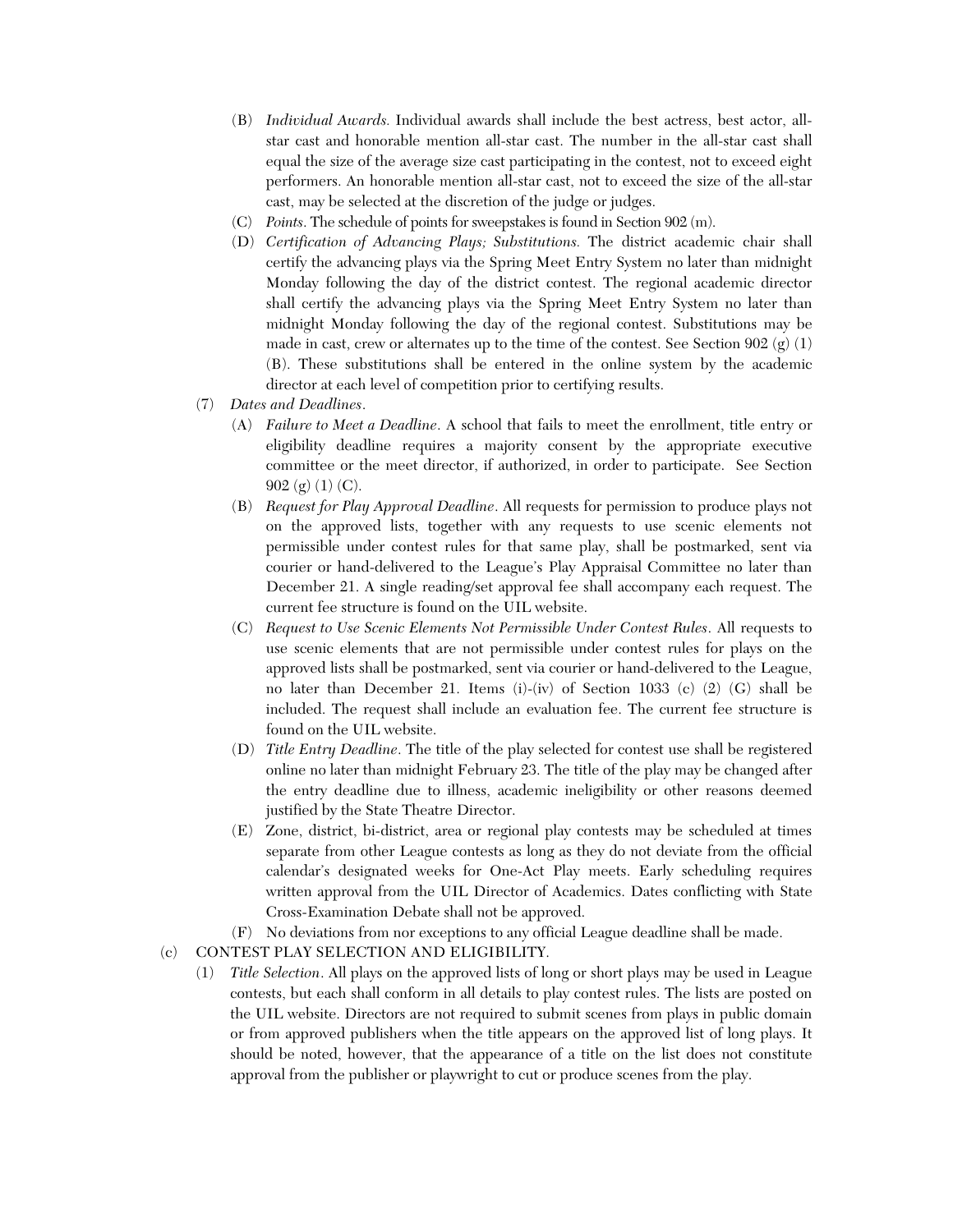- (A) Directors intending to request approval for plays not on the approved lists shall submit the complete play they propose to use which specifically and clearly indicates the following:
	- (i) The title of the play, its author and its publisher.
	- (ii) A list of all characters to be played and how necessary doubling is to be accomplished.
	- (iii) The exact portions of the total script to be used (highlighted in yellow).
	- (iv) All dialogue and business not to be used and deletion of scenery and language that might restrict approval (strikethrough).
	- (v) Requests for any scenic elements not permissible under contest rules. All information and items called for in (c) (2) (G) below shall be submitted with this same request. The required reading fee covers the scenic request.

Only printed scripts of published plays will be accepted. Photocopied or computergenerated copies of original plays, titles in the public domain, internet downloads or where publisher permission to copy is provided will be accepted. The script thus prepared shall be postmarked, sent via courier or hand-delivered to the League for approval by December 21. Such plays are approved only by individual request each year and shall be accompanied by a reading fee. The current fee schedule is found on the UIL web site.

- (B) Plays which are by nature dramatic monologues, duet acting scenes, reader's theatre, musical theatre, or which are predominantly narration, choral speaking or not interactive shall not be used in contests. This includes certain versions of titles found on the approved lists that are described as "various dramatizations."
- (C) The League's Play Appraisal Committee will not approve scripts from catalogues of play publishing companies that do not appear on the approved publishers list on the UIL website.
- (D) *Standards*. Directors shall eliminate or reject profane references to a deity and obscene language, actions or scenes from the approved production. The administration of the producing school shall assure that the director complies with these requirements and that the play does not offend the moral standards of the community. When a script and the staged production are examined and approved by the administration of the producing school, the production is eligible for presentation at any contest site. The Standards Compliance Form serves to certify that the play and production have been carefully examined and approved for presentation. The League's Play Appraisal Committee may eliminate language, actions or scenes as a condition for approval of plays not on the approved lists.
- (E) Approval of a script, whether on the lists or by special request, does not constitute approval of any scenic elements which may be described in the script but are not permissible under contest rules.
- (F) *Script Integrity and Music Log*. These scripts shall be made available for the critic judge and contest manager.
	- (i) A copy of the approved published, original or public domain play script marked to reflect the performance text and identifying all special approvals, revisions and/or adaptations shall be provided by the play director to the contest manager at each contest level.
	- (ii) A copy of the approved play script, marked to reflect the performance text and clearly indicating where each music cue occurs and a dated and signed log of music used in the production shall be submitted to the contest manager prior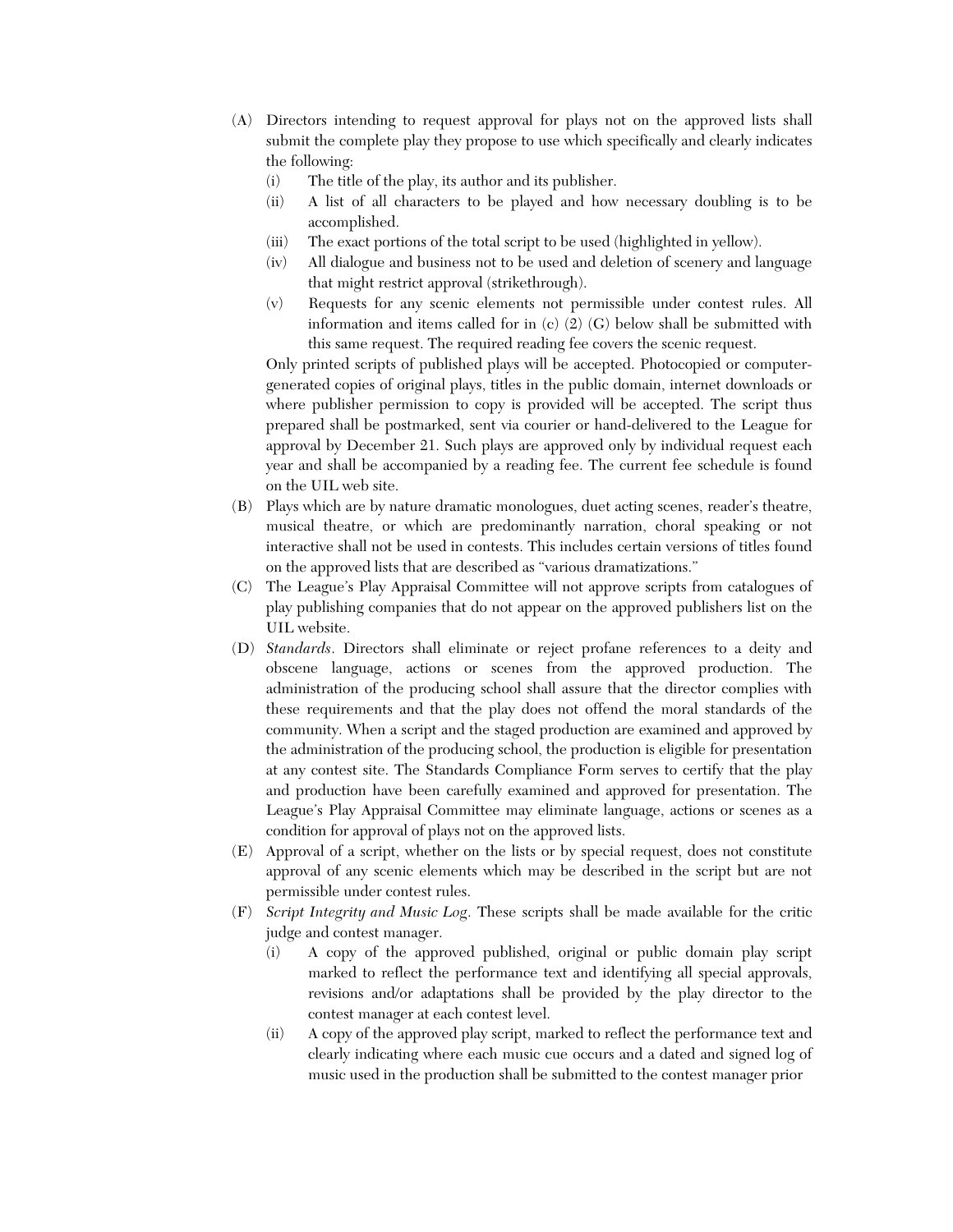to the contest rehearsal. The music log shall note the duration of each music cue and the cumulative total.

- (2) *Contest Play Eligibility*. The contest manager is required to declare ineligible for advancement or ranking a play that violates Section 1033 (c) (2) (C), (D) (i and ii) H and J. Violations of any other rules shall be reported to the appropriate Executive Committee.
	- (A) *Contestant Entry*. No play shall be performed unless the school has entered their students, directors and play information online in accordance with Section 902 of the Spring Meet Plan. The information shall be submitted via the UIL One-Act Play entry system by midnight ten calendar days before the day of the first contest.
	- (B) *Publisher Permission and Royalty Payment*. If the play being produced is not in the public domain, the director shall produce written evidence that publisher or playwright permission for production has been obtained and that royalties, if applicable, have been paid. Such written evidence shall be presented to the contest manager at each contest. No play shall be performed in contest unless the director can produce such evidence. The League assumes no responsibility for payment of royalties or obtaining permission from the publisher or author to produce plays or scenes from plays.
	- (C) *Number in Company*. No play shall be performed that uses more than fifteen individuals in the cast, five crew members and four alternates. The director shall certify any change in the eligible student listing in writing by following the procedures outlined in the current handbook for One-Act Play. See Section 902 (g) (1) (B) of the Spring Meet Plan.
	- (D) *Time Limit*. A minimum of two official adult timekeepers (backstage and in the auditorium) are responsible for recording the limits below. Under no circumstances will the judge or the contest manager serve as timekeeper. If there is a discrepancy between the times reported by the official adult timekeepers, the contest manager shall use the lowest of the times as the official time. In case of violation of the time limits below, the contest manager shall, after the final curtain of the play in question, first notify the director that the play is ineligible. If there is any doubt, the State Theatre Director should be contacted for clarification. The critic judge should be notified as soon as possible thereafter. The watches shall not be cleared until the director has seen them.
		- (i) No play shall exceed 40 minutes performance time. Playing time shall be determined by time elapsing from the first clear indication that the play has begun to the final clear indication that the play has ended. Indicators may be curtain, music, lights, sound, dialogue, action, etc. These indicators shall be provided to the contest manager at the directors' meeting.
		- (ii) No director shall use more than seven minutes to set and seven minutes to strike all sets, lights, properties or sound effects for any contest production.
		- (iii) No more than 60 seconds shall elapse between the set time and the beginning of performance time unless a technical emergency "time hold" is declared by the contest manager. Such an emergency shall be considered by the contest manager as beyond the control of the performing company. Any violation of the 60-second maximum shall be reported to the appropriate executive committee and is subject to the full range of penalties.
		- (iv) The total amount of music allowed shall not exceed ten minutes and shall be in compliance with copyright law. No more than thirty seconds of music may be used from an single work under copyright. Live music onstage, whether instrumental or vocal, shall be plot-driven or specifically prescribed by the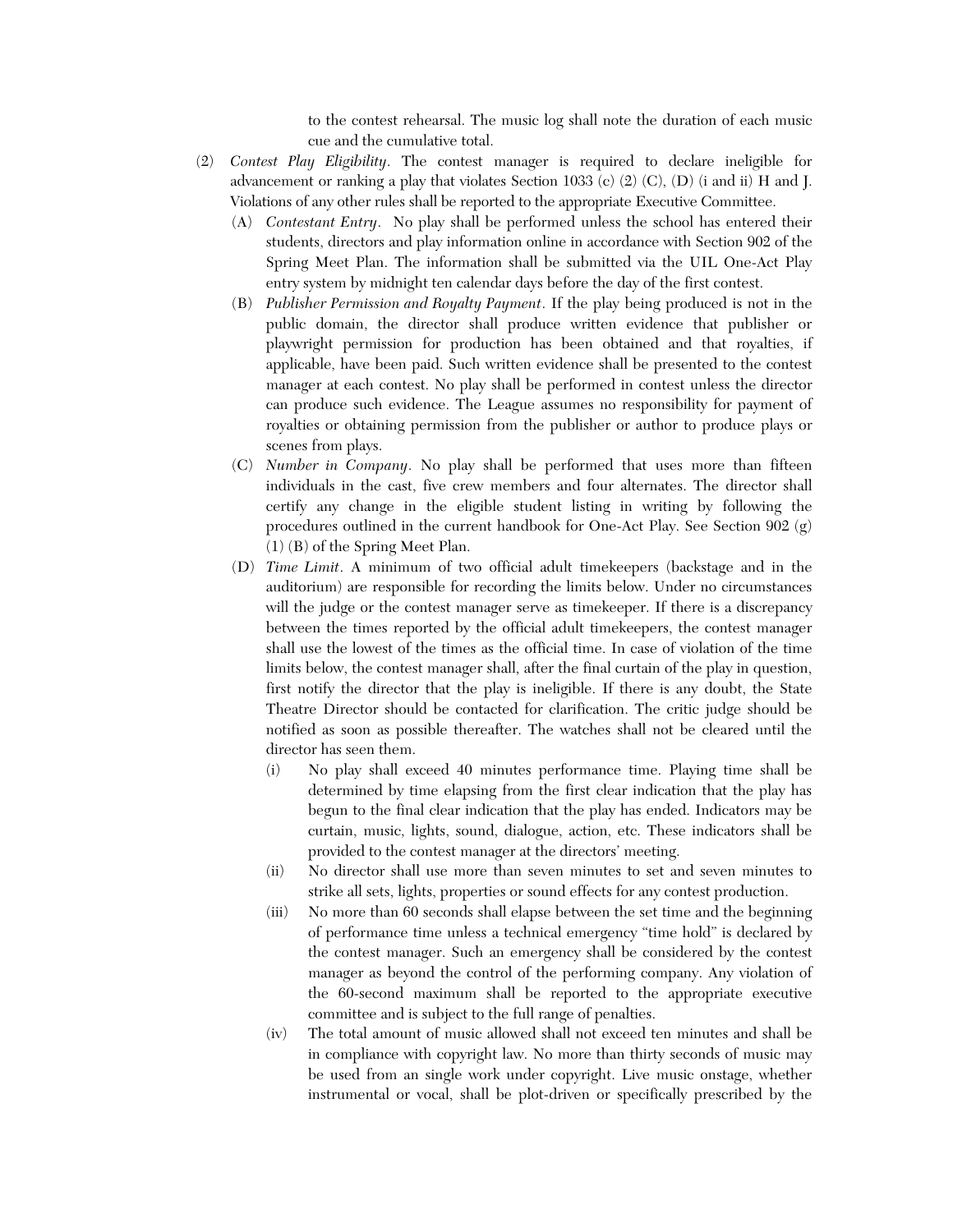playwright and requires League approval. The timekeepers shall verify the cumulative time reported and any violation of the ten-minute maximum shall be reported to the appropriate executive committee and is subject to the full range of penalties.

- (E) *The Basic Set*. The basic set shall be the one that is available at the contest site. The basic set to be used for all one-act play contests may consist of a standard box set of draperies, stage lighting equipment and controls, an intercommunication system, standard stage door and window units and the approved unit set as described in the current *Handbook For One-Act Play*. The contest manager may borrow necessary equipment so long as it is available to all play entries for both rehearsal and performance. A standard light plot of six, nine or more areas should be provided. A light plot specifically and exclusively focused, programmed or controlled for one play, including the host's entry, is a violation of this rule unless League approval has been obtained.
- (F) *Scenic Items Not Requiring Approval*. Unit set elements and items (III) and (IV) below shall be used upstage of the house curtain/proscenium unless the apron exceeds twelve feet or the apron depth is greater than the stage area.
	- (i) A maximum of six portable lighting instruments or projection devices may be used. These instruments shall be provided and controlled by the performing company and may be hand-held or safely mounted from the floor on either a static light stand that does not exceed 8' in height or on any part of a unit set element. Conventional lighting instruments shall not exceed 1000 watts each. Gobos may be used. Intelligent/robotic lighting requires League approval.
	- (ii) 160 Square feet of Softgoods/cloth-type trim elements, may be hand-held, used on fence and railing (see [v] below) or used on or with unit set elements but shall not exceed the square footage described below. No one unframed unit may exceed 8' x 10'.
	- (iii) Lightweight capitals and bases may be used on unit set pylons. They shall not exceed more than one foot in any direction from the top or bottom edge of the pylon. Extensions attached to or supported by the capitals or bases become part of the capitals or bases. Bases shall not be used to support or elevate unit set elements.
	- (iv) Twelve self-supported, lightweight and non-metallic trees, shrubs or plants are permissible. Six shall not exceed 2' wide by 3' high. Six shall not exceed 4' wide by 8' high. Two-dimensional cutout trees or bushes may be suspended from unit set elements.
	- (v) Twelve linear feet of lightweight, self-supported, non-metallic fence or railing may be used. Sections shall not exceed 4' high by 8' long by 8" wide, including supports. Sections may be used in conjunction with unit set elements. Such sections shall not be used to elevate unit set elements.
	- (vi) Standard stage properties may be used. Actors may stand on stage properties as a natural character action or when script-driven.
- (G) *Scenic Additions Requiring Approval*. If a director desires special lighting instruments, softgoods or scenery not permitted under 1033 (c) (2) (E) and (F) and without which the approved play cannot be produced, the director shall postmark, send via courier or hand deliver to the League on or before December 21 the play title, author, exact scenes from or adaptation of the play and each of the following, on 8-1/2" x 11" paper: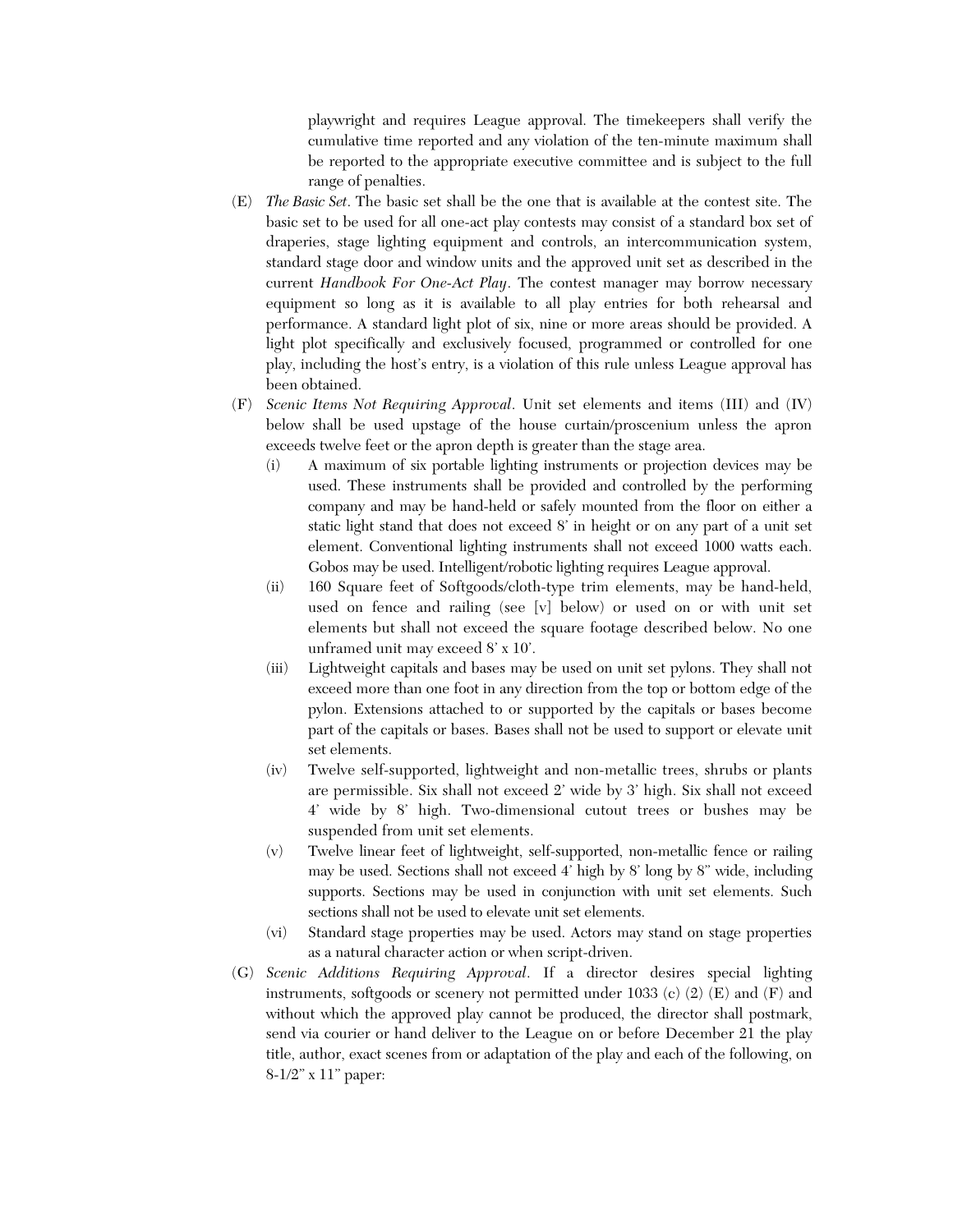- (i) A scale drawing of the complete ground plan of the proposed set.
- (ii) A scale drawing of each proposed addition to the basic set.
- (iii) A full description of all materials to be used in construction of each proposed addition to the basic set.
- (iv) A full description and justification of the intended use of each proposed addition to the basic set.

No consideration will be given to any request for additions to the basic set unless items (i)-(iv) listed above are submitted. (Additions to the basic set do not include stage properties. Refer to "Supplements" in the current *Handbook For One-Act Play* for definition of stage properties.) An evaluation fee shall accompany each request. The current fee structure is found on the UIL website. The letter from the League approving set additions shall be presented by the director to the contest manager at each level. Set additions not officially approved by the League shall not be used in one-act play contests.

- (H) *Firearms or Explosives*. No starter pistol, real gun, rifle, pellet gun, air gun or pistol shall be used in any way, regardless of whether or not the firing pin is removed. Toy, wooden or model firearms may be used. Discharge of a firearm, cap pistol, starter pistol or any type of explosive or the use of combustible materials in connection with a contest play shall not be permitted.
- (I) *Prompting*. Scripts containing text from the play shall not be used on-stage. No prompting of actors for lines or time shall be allowed during the performance by anyone out of the acting area. (Scripts may be used in off-stage areas or for technical purposes or to study lines so long as they are not used for prompting a performer on stage or a live offstage voice.)
- (J) *The Director During the Contest Performance*. Directors shall not be permitted in the light booth, backstage or offstage areas during the contest performance of their play, but directors are permitted in these areas during the set and strike periods. Any location designated for the operation of lights or sound constitutes an offstage area, and directors shall not make contact or communicate with crew members working in said areas during performance.

# (d) CONTEST PLANNING PROCEDURES AND JUDGING.

- (1) *Planning Meeting*. One-act play directors in each district are reminded to hold a preliminary planning meeting. (See the Official Calendar.) Recommendations resulting from this meeting concerning site, judge selection and other contest procedures may be made to the district executive committee. Representatives from each bi-district pairing shall meet prior to August 15 to recommend site, judge selection and other contest procedures.
- (2) *Contest Procedures*. The one-act play contest manager, appointed by the district director, and registered with the UIL, shall not be the director of a play entered in the same contest. It is the responsibility of the one-act play contest manager to organize and conduct the contest in accordance with League rules and the "Guide for Contest Managers," in the current *Handbook For One-Act Play*. The contest manager shall complete the online rules compliance program prescribed by UIL prior to officiating any level of OAP competition.
	- (A) *Schedule*. The order of performance shall be determined by a drawing conducted by the contest manager if not previously determined by the Spring Meet District Executive Committee in accordance with Section 902 (e) (3) and (4). Adjustments in order of rehearsal or performance may be made to avoid conflict with other contests or for other reasons deemed valid by the contest manager. The contest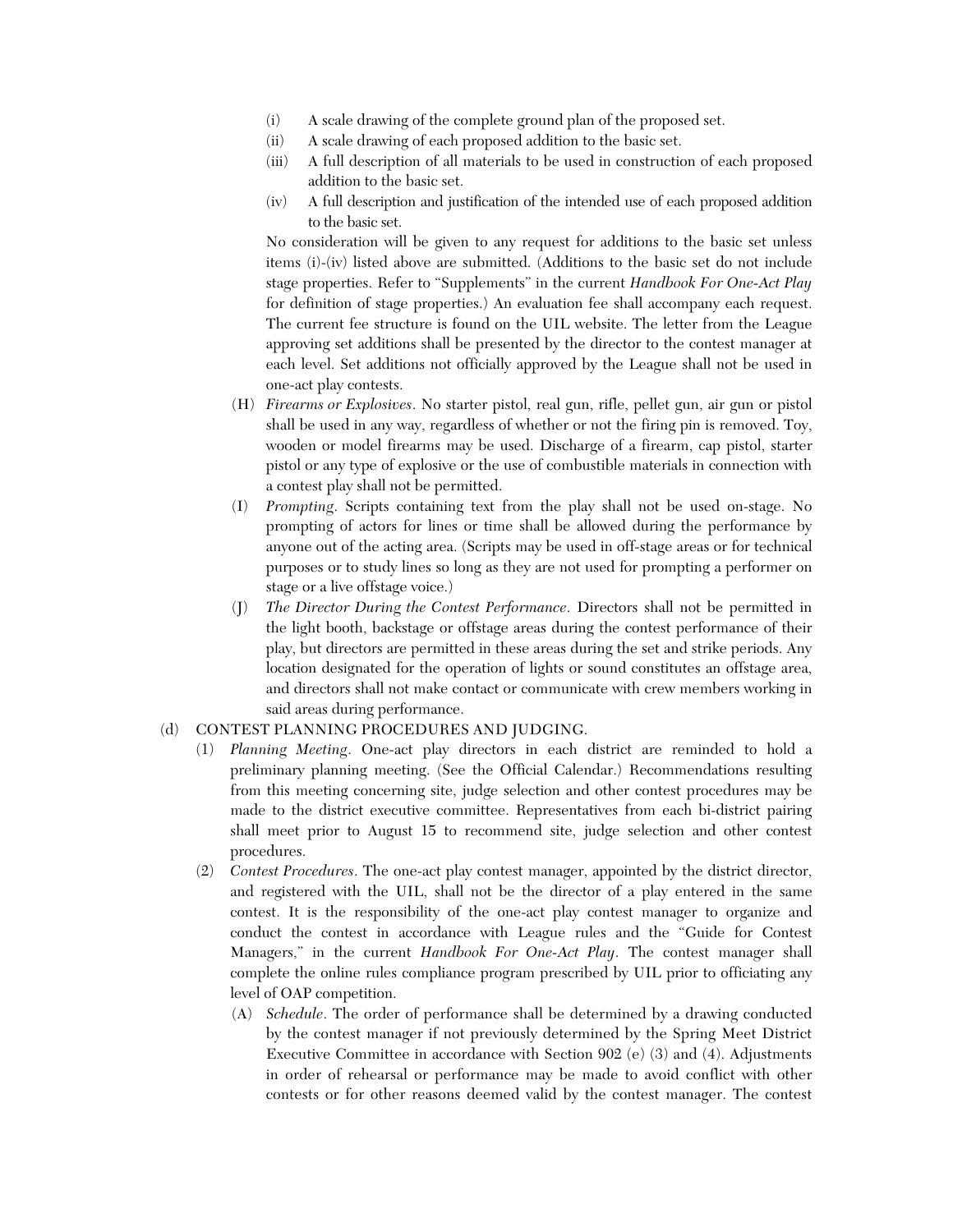manager is required to establish rehearsal periods and a performance schedule, and directors shall be advised of these as soon as possible after they have been arranged. The schedule should permit each company a rehearsal period of not fewer than 40 minutes on the stage of the contest site and with scenery, lights and properties which the director will need and which have been approved. The contest manager or a designated substitute shall be in attendance. Schools shall be in compliance with state law prohibiting more than one hour of rehearsal during the school day, and in compliance with the Sunday prohibition.

- (B) *Timekeepers and Script Integrity*. The contest manager shall appoint a minimum of two responsible adults to serve as timekeepers and a responsible adult to follow the integrity script provided by the participating school. These individuals are responsible to and shall report only to the contest manager. Timekeepers will record the beginning and closing times of each play, music use, set and strike times, and blackouts and scene changes as may occur during a performance. A minimum of one timekeeper shall be backstage and a minimum of one shall be in the auditorium. Under no circumstances will the judge or the contest manager serve as timekeeper.
- (C) *Site Crews*. The contest manager may appoint crews to assist all companies and operate technical equipment at the contest site. Site crew members, appointed by the contest manager and equally available to all entries, do not count against the limited number of crew members eligible for each company. Alternates from participating schools may be used as site crew members to assist all companies, but shall not be permitted to participate with their own company during dressing room preparation, performance and the set and strike periods.
- (3) *Judging*.
	- (A) *Selection of Judges*. All one-act play contests shall be adjudicated only by judges selected from the current Accredited List of Critic Judges, unless the League approves an exception for valid reasons. Judges for area, region and state contests shall be selected from those designated as area and regional judges in the current UIL accredited list of critic judges. The list is on the UIL website.
	- (B) *Judging*. Judging shall be by an odd number of judges or by a single critic judge. A critique of each play shall be presented orally to all entries and interested audience members after the contest manager has announced results of the contest.
	- (C) *Responsibility for Selection of Judges*. Judges for zone, district, or bi-district contests shall be recommended by the member schools and approved by the district executive committee; judges for area contests may be selected by the contest managers of these contests or assigned by the State Theatre Director; and judges for the regional and state contest shall be selected and assigned by the State Theatre Director. A judge should not be selected that would result in any entry being evaluated by the same judge twice in the same year.
	- (D) *Decision of the Critic Judge or Judges*. The decision of the critic judge or judges is final.

### Section 1034: ONE-ACT PLAY CONTEST ETHICS CODE

One mission of the UIL One-Act Play Contest is to promote a spirit of cooperation among all involved directors, students, administrators, parents and audience members to promote growth in the realm of educational theatre. The One-Act Play Contest Ethics Code shall carry the force of rule. Member school districts, participant schools and/or covered school district personnel who violate any of the provisions of this code shall be subject to penalty.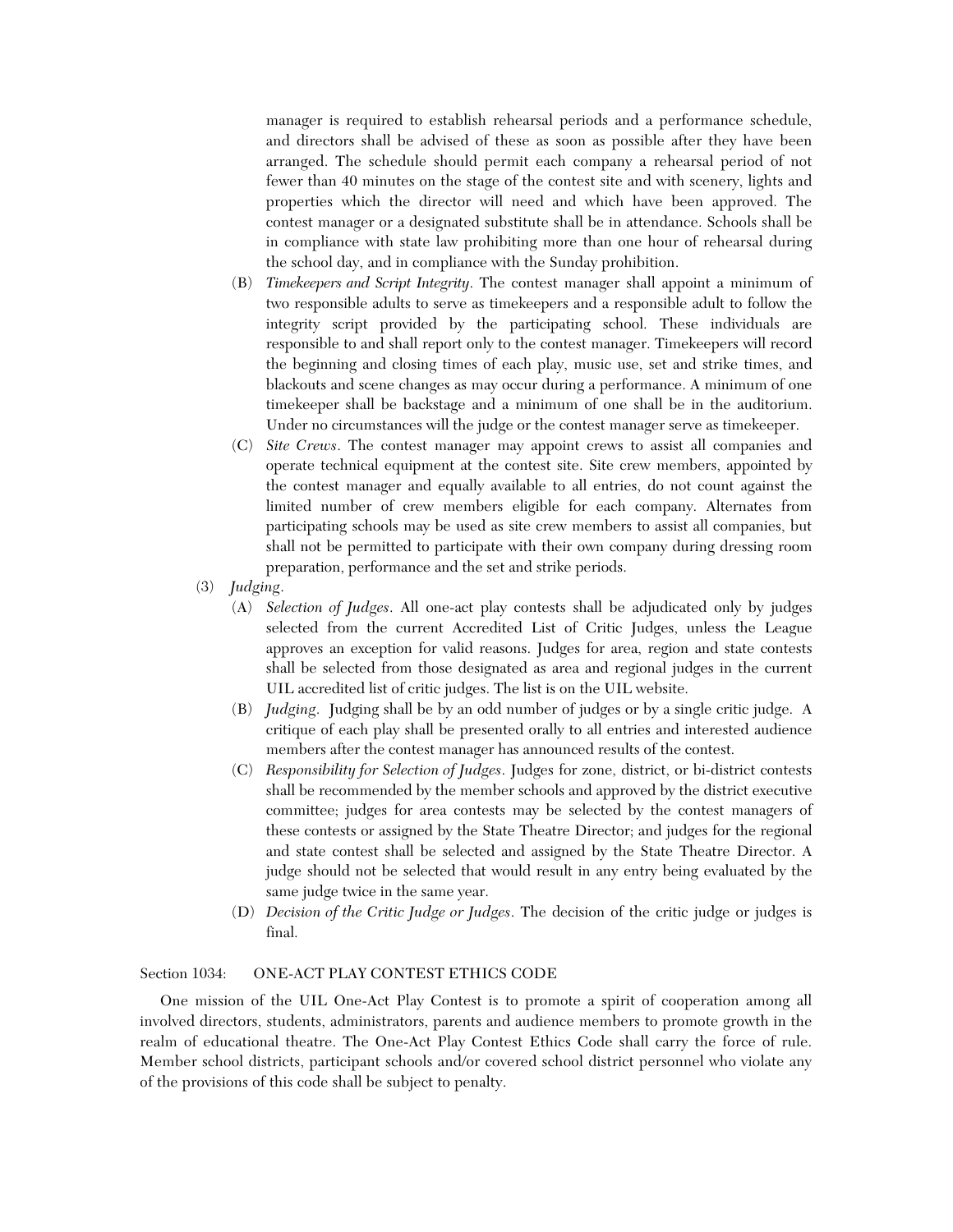- (a) ONE-ACT PLAY CONTEST CODE. Section 901, the Spring Meet Code requires participants to:
	- (1) Participate in the OAP contest with the spirit of fairness and sportsmanship, observing all rules both in letter and intent.
	- (2) Direct and sponsor companies and individuals without resorting to tactics which attempt to skirt the rules or distract from sound educational principles.
	- (3) Accept decisions of the adjudicator(s) and contest manager(s) graciously without questioning their honesty or integrity unless concrete evidence of impropriety can be brought forward. Extend courtesy to contest officials and site crews from the company members, school officials and audience. Conduct that berates, intimidates or threatens competitors, based on gender or ethnic origin, has no place in interscholastic activities.
	- (4) Receive the adjudicator's point of view with an open mind. Negative reaction during the critique shall be deemed inappropriate.
	- (5) Provide information or evidence regarding eligibility of any contestant or school to the local school administration, then to the proper district executive committee. To withhold information is considered dishonorable and contrary to good sportsmanship. Schools guilty of violating this section are subject to penalty.
- (b) CODE FOR ONE-ACT PLAY CONTEST DIRECTORS AND SCHOOL OFFICIALS. The Code for one-act play directors and school officials includes the principles described above and the purposes listed in Section 1033 (a-d) and the "Guide For One-Act Play Contest directors" in the *Handbook for One-Act Play*. The Code requires:
	- (1) Awareness, understanding and observance of all rules governing the competition for which the director is responsible.
	- (2) Treatment of company members based on sound educational precepts and the general welfare and health of the student.
	- (3) Professional courtesy to other directors, contest manager(s), adjudicator(s) and participants.
		- (A) Directors shall communicate the aims and rules of the one-act play contest to all company members in the early stages of the rehearsal process.
		- (B) Directors shall model professional behavior during the planning, the production rehearsal and throughout the duration of the contest.
		- (C) Directors shall be responsible for making company members, school officials, parents and patrons aware of the objective criteria described in the *Handbook for One-Act Play* and the subjectivity involved in the process of adjudication; i.e. evaluating, selecting and critiquing any work of art, including a one-act play.
		- (D) Directors and company members shall model professional decorum during all phases of the contest. For example, directors and company members, as representatives of their schools and communities, shall refrain from disruptive behavior, slanderous or overt actions of disrespect, or any other displays of negative behavior.
	- (4) Adherence to the one-act play contest calendar and pre-contest planning procedures.
	- (5) Avoidance of any practice that would endanger the welfare or safety of any company member.
	- (6) Emphasis on the academic progress of all participants through a check of their academic standing.
	- (7) Forward protests and reports of violations to the appropriate executive committee.
- (c) Directors are encouraged to take advantage of the opportunity for professional growth through affiliations with professional associations and publications.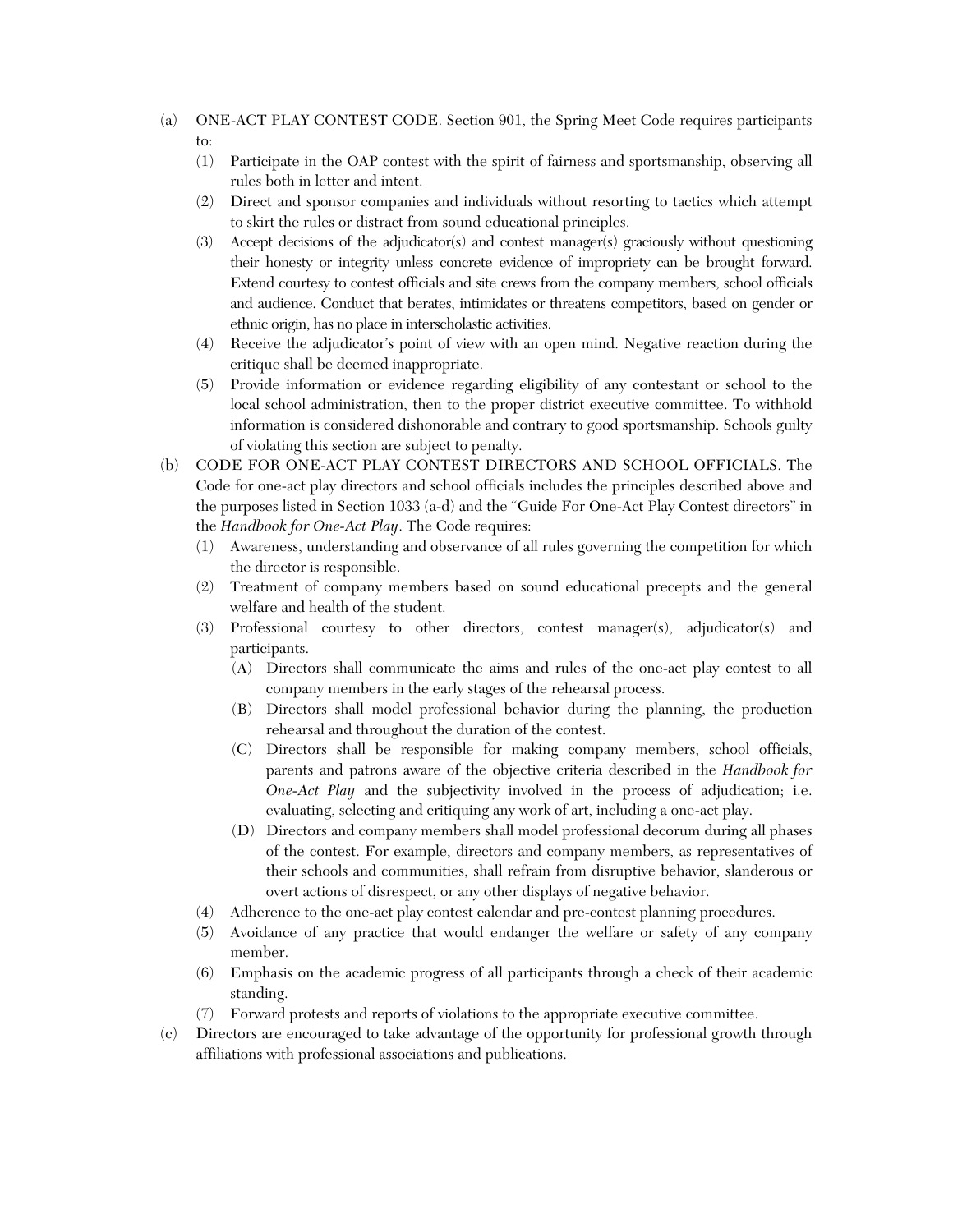## Section 1035: THEATRICAL DESIGN CONTEST

- (a) PURPOSE. In the 1980s, the Texas Education Agency introduced courses in theatrical production (Theatre Production I-IV) and in technical theatre (Technical Theatre I-II). Since that time students in Texas schools have been provided instruction in these areas. This contest will afford recognition for their skills in design.
- (b) AIMS
	- The aims of the Theatrical Design Contest are:
	- (1) To foster appreciation of good theatrical design.
	- (2) To increase the number of schools which have adapted technical theatre as an academic subject in school curricula;
	- (3) To learn to lose or win graciously, accepting with good sportsmanship the decision and critique with a view to improve future projects; and
	- (4) To satisfy the competitive, artistic spirit with friendly rivalry among schools
- (c) ENTRIES
	- (1) Representation. Each member school shall be allowed to enter one group entry. The group of three shall enter a portfolio as described in the current *Theatrical Design Guide*. In addition to the group, each school shall be allowed two individual entries in each of the design areas found in the current *Theatrical Design Guide*. The individual contestants shall not be members of the group entry.
	- (2) Eligibility. Each contestant must be eligible under Subchapter M of the Constitution. Only high school students are eligible for this contest. Academic eligibility at the time of submission is required. There is no amateur rule in this contest. There is no loss of eligibility for a student who has worked professionally in theatre or film.
	- (3) Deadlines. Entry deadlines can be found in the current Official Calendar and the current *Theatrical Design Guide*. See the UIL website for official changes.
- (d) CONTEST ENTRY
	- (1) Selection of Title. The title used for the Theatrical Design Contest shall be the same as that used by the UIL Literary Criticism Contest, unless it is deemed inappropriate for the aims and purpose of this contest. If the Literary Criticism script is a screenplay, another title, genre or playwright shall be announced. All designs submitted shall be for that title, genre or playwright.
		- (A) Prompt. A "directorial prompt" shall be provided each year. In it, students will be given certain conceptual parameters from which they will develop a design concept. The prompt can be found online and in the current *Theatrical Design Guide*.
	- (2) Faculty Sponsor
		- (A) Sponsors in the Theatrical Design Contest must be full-time employees of the school districts of the schools which the entries represent. Full-time means that the person is under contract to the school board of the school that the designs represent for the whole scholastic or calendar year, and the person has enough contractual duties to be considered a full-time employee by the Teacher Retirement System and state law. Exceptions: A retired teacher/ administrator who has 20 or more years of experience may be hired and paid for sponsoring the Theatrical Design Contest. Also, student teachers, during the semester they are assigned to a participant school to fulfill their student teaching requirements, may volunteer to assist for that school. Schools shall not pay student teachers for assisting.
		- (B) Sponsors may only provide guidance to the group or individuals. They shall not produce any of the materials contained in the submission.